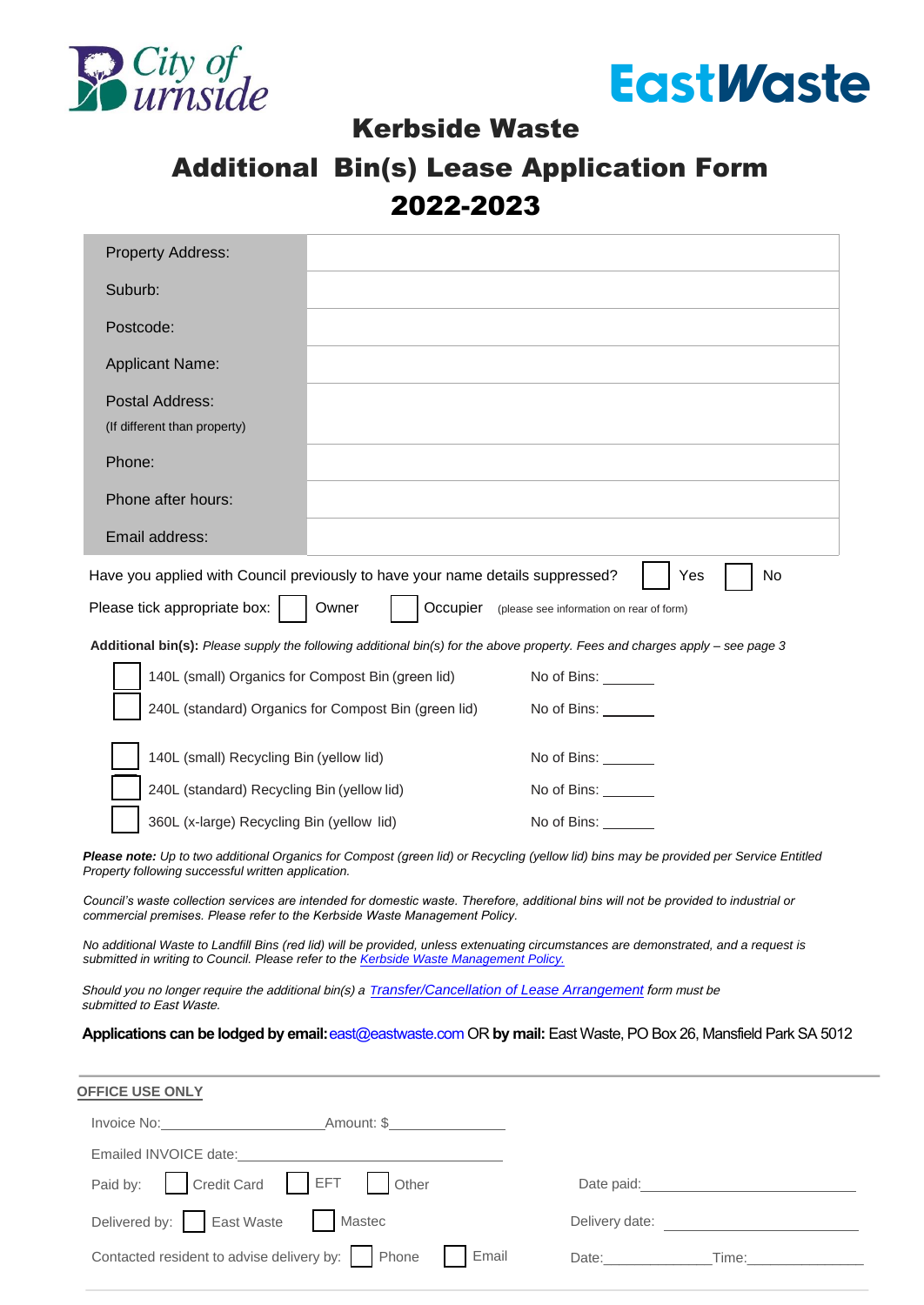



# Kerbside Waste Additional Bin(s) Lease Application Form

#### **Terms and Condition of Lease**

- The bin(s) remains the property of the City of Burnside.
- The minimal term for an additional bin(s) is one (1) year.
- The lessee must notify East Waste in writing should the bin(s) no longer be required, and in that case the additional bin service [will be discontinued. Please arrange with Eas](https://www.eastwaste.com.au/transfer-or-cancellation-of-bin-lease-cob-website-fillable-2/)t Waste to have the bin(s) removed immediately via the *[Transfer/Cancellation of Lease Arrangement](https://www.eastwaste.com.au/wp-content/uploads/2022/06/Transfer-of-Cancellation-of-Additional-Bins-CoB-2022.pdf)* form.
- The lessee must notify East Waste in writing if he/she moves premises.
- East Waste reserves the right to refuse the additional bin collection service if the service is not being used correctly.
- This Lease Agreement is valid until 30 June 2023, and will be renewed annually for a 12 month period thereafter by way of an Annual Renewal (issued at commencement of each Financial Year).
- The City of Burnside *[Kerbside Waste Management Policy](https://www.burnside.sa.gov.au/files/sharedassets/public/ecm-documentsexternal-website/policies/document16.pdf)* forms part of the Lease Conditions. Copies of the policy are available from [www.burnside.sa.gov.au](http://www.burnside.sa.gov.au/) or from the Customer Service Desk at 401 Greenhill Road Tusmore SA 5065.
- Lodgement of an application for an additional bin service and/or use of the waste service constitutes acceptance of the terms and conditions of the service and renders the applicant liable for any fees in connection with the service in the first instance.

I, the undersigned, agree to the Terms and Conditions of leasing and understand the charges involved. I have read and understood the *[Kerbside Waste Management Policy](https://www.burnside.sa.gov.au/files/sharedassets/public/ecm-documentsexternal-website/policies/document16.pdf)*.

Signed: **Dated:** Dated:

Applications can be lodged by email: [east@eastwaste.com O](mailto:east@eastwaste.com)R by mail: East Waste, PO Box 26, Mansfield Park SA 5012